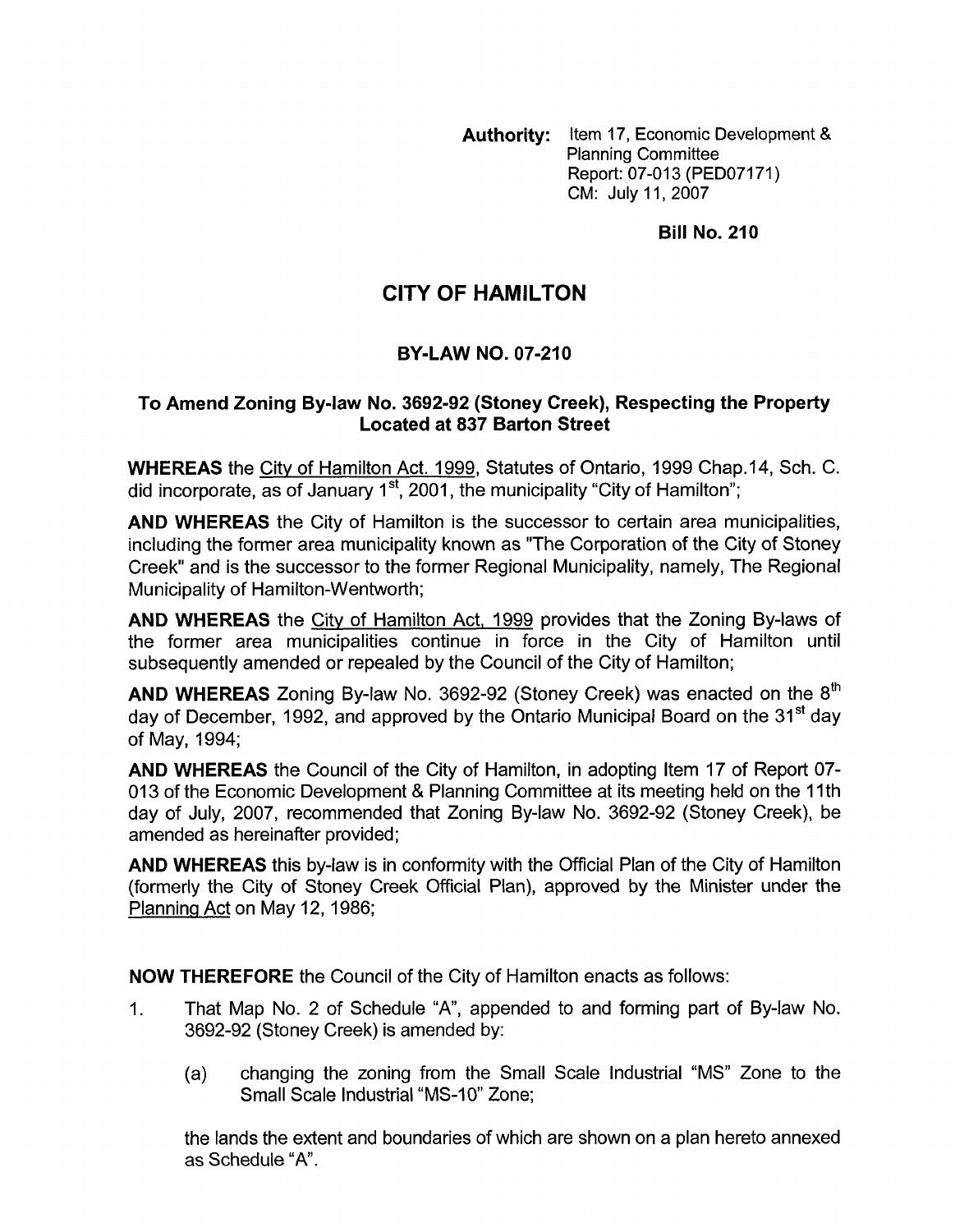## **By-law Respecting 837 Barton Street (Page 2 of 3)**

2. That Subsection 9.2.7, "Special Exemptions", of Section 9.2 Small Scale Industrial "MS" Zone, of Zoning By-law No. 3692 (Stoney Creek), be amended by adding a new special exemption, "MS-10", as follows:

### **"MS-10" 837 Barton Street, Schedule "A", Map No. 2**

In addition to the uses permitted in Section 9.2.2 of the Small Scale Industrial "MS" Zone, those lands zoned "MS-10" by this by-law, may also be used for a contractor's depot.

- **3.** No building or structure shall be erected, altered, extended or enlarged, nor shall any building or structure or part thereof be used, nor shall any land be used, except in accordance with the Small Scale Industrial "MS" Zone provisions, subject to the special provision referred to in Section 2.
- **4.** The Clerk is hereby authorized and directed to proceed with the giving of notice of the passing of this by-law, in accordance with the Planning Act.

PASSED and ENACTED this 11<sup>th</sup> day of July, 2007.

Fred Eisenberger

Mayor City Clerk

ZAC-07-018

**ANGELING COMPONENTS** 

**Kevin** C. Christenson